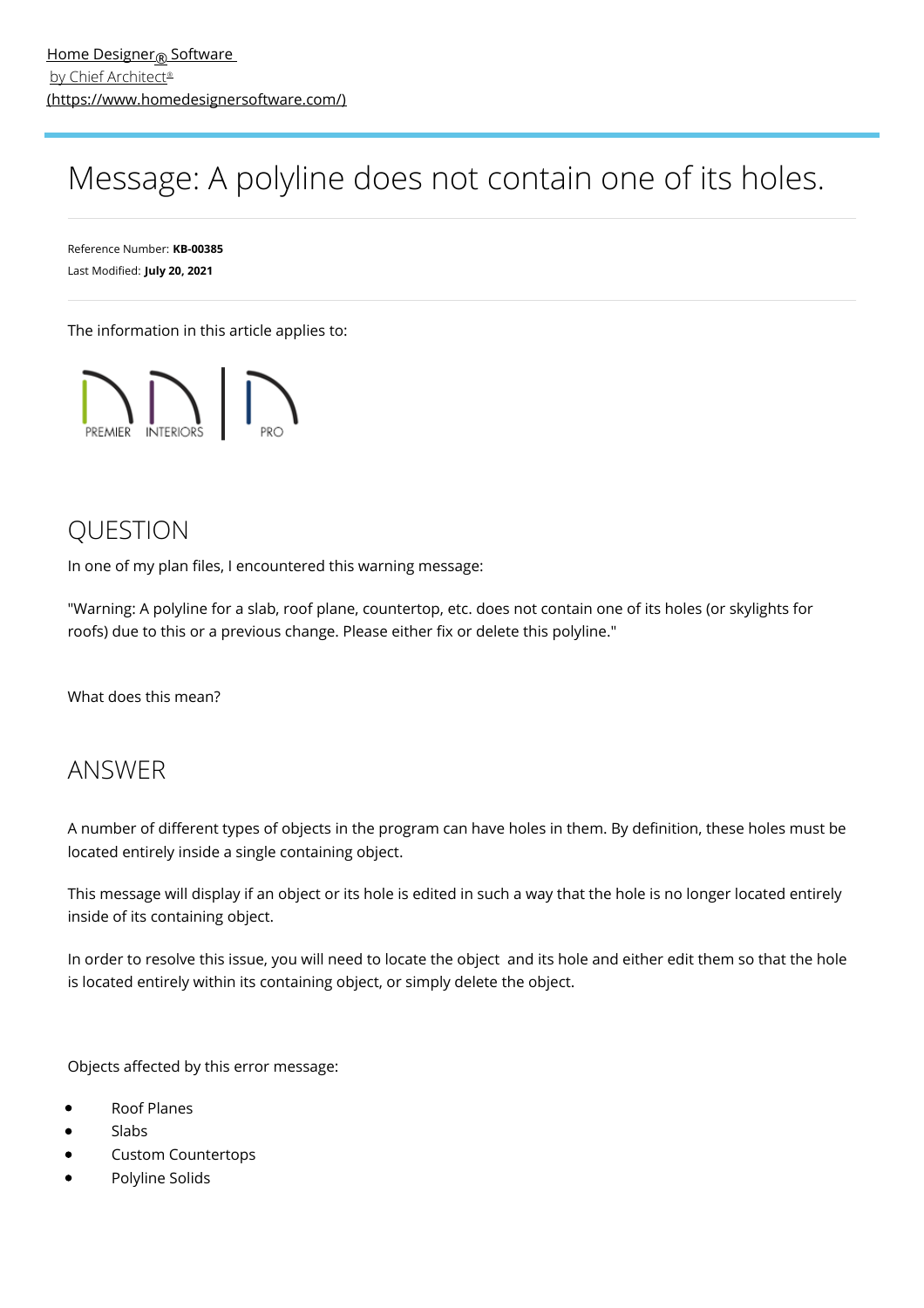There are several ways to find the affected object in your plan. Before doing anything, it is a good idea to make a copy of the plan file with a distinct name and save it on your Desktop.

### To find the problem object

- 1. Open the plan in which the error is occurring and select **File> Save As** from the menu. In the**Save As** dialog:
	- Click the **Save in** drop-down arrow at the top of the dialog and select Desktop as the location of the new copy.
	- In the **File name** field at the bottom of the dialog, erase the old name and name this copy "Trash".
	- Click the **Save** button to close the dialog and create a copy of the plan.
- 2. Look at the upper left corner of the Chief Architect window, right below your parent toolbar buttons, and confirm that the plan file that is now active is called "Trash".



- If you do not see this name in the upper left corner, do not proceed to the following steps. Instead, repeat this sequence beginning with Step 1.
- 3. To find the problem object, begin deleting sections of the plan until the error message stops appearing.
	- Select **Edit> Delete Objects** from the menu to access to use the**Delete Objects** dialog to delete objects by category.
	- Delete portions of the plan in a logical progression, such as floor by floor, from left to right or top to bottom.
	- o Try deleting by halves first the left half and then, if the error persists, delete the top half of the remaining drawing, and so on.
	- **Use the Edit Area <b>T** tools to quickly delete all objects in a particular area.
	- <sup>o</sup> Sometimes it is helpful to close the "Trash" plan without saving your work and then reopen it and start your search again.